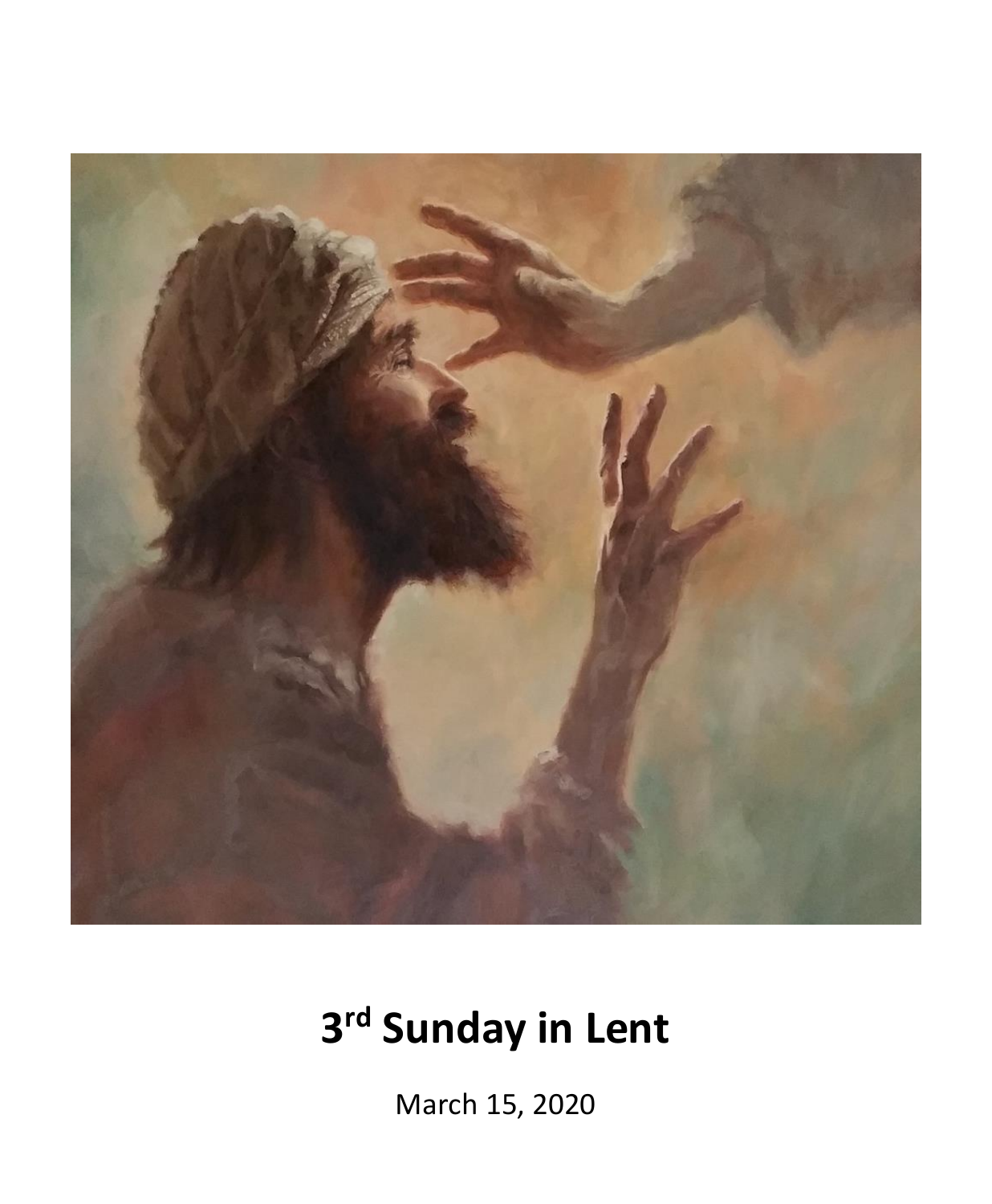

## **GRACE LUTHERAN CHURCH**

*Gathering around Grace – Growing in Grace – Going with Grace in Yorba Linda, the land of gracious living* 

6550 Fairmont Blvd Yorba Linda, CA 92886 [www.gracelutheran.com](http://www.gracelutheran.com/) 714-779-2384 Pastor Phillip Sievert [pdsievert@aol.com](mailto:pdsievert@aol.com) / [pastor@gracelutheran.church](mailto:pastor@gracelutheran.church) 720-364-1002

Accompanist –Margie Erickson / David Stansfield / Grace Choir

### **Welcome**

- 个 All worshipers are asked to help us be a friendly church by signing our *Friendship Register*. Look for the small blue binder located near on the inside of each aisle.
- 유 **Restrooms** are located across the breezeway just inside the doors to our Grace Hall.
- 个 **A cry room/nursery room** for parents needing to quiet small children is located at the back of the chapel. The room is equipped with chairs and toys and offers audio of our services.
- 带 There is **coffee** located across the breezeway in the Grace Hall.
- 带 If you would like to know more about Grace - Yorba Linda, visit our **website** at gracelutheran.church. A **membership** class, a class that covers the basic teachings of the Bible and what it means to be a Christian is beginning soon. Speak to Pastor Sievert for more information. We would also love to share information with you about our Sunday worship services, our weekly Bible Classes, and our youth programs. We look forward to visiting with you.



 **Grace Lutheran Church is a member of the Wisconsin Evangelical Lutheran Synod and California Lutheran High School**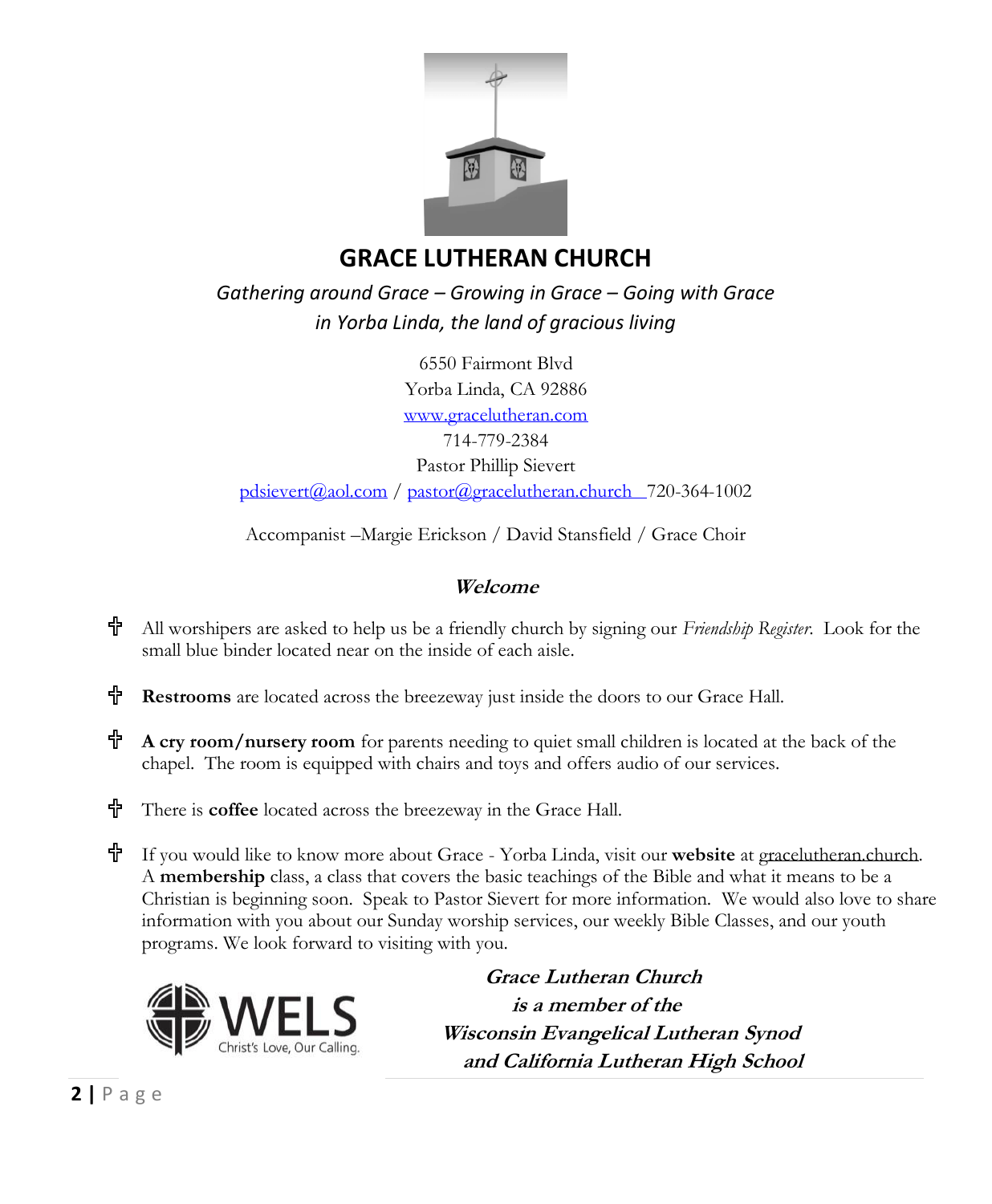

*3 rd Sunday in Lent March 15, 2020*

The word **Lent** comes from an Old English word for Spring ("*lengten*,"). As the days **len**g**t**hen and become brighter during this time of year, our focus on Jesus' journey to the cross and empty tomb brighten our days and allow us to see God's love more clearly and empower us to love more dearly. May God's Word lead you cherish the One who came to…

**To do battle for us:**

| Lent $1$ : | In the wilderness                        | the Devil is defeated        |
|------------|------------------------------------------|------------------------------|
| Lent $2:$  | At the well                              | Thirst is quenched           |
| Today:     | In the light                             | <b>Blindness is banished</b> |
| Mar.22:    | From the throne                          | Selfless serving springs     |
| Mar.29:    | At the grave                             | Death is destroyed           |
| Apr.5:     | Approaching Jerusalem is our humble King |                              |

*(past sermons are archived on our website: gracelutheran.church)*

**PREPARATION FOR WORSHIP S***ee page 10 in the hymnal for prayers See page 156 for Communion preparation*

**\_\_\_\_\_\_\_\_\_\_\_\_\_\_\_\_\_\_\_\_\_\_\_\_\_\_\_\_\_\_\_\_\_\_\_\_**

in me a clean heart, O GOD;<br>and **renew** a right<br>**spirit** within me.

**TURN MY HEART O GOD** *God's call for us during Lent is to turn from our evil ways and live!*

*The name of the triune God and the sign of the cross remind us of our baptisms.*

- L: In the name of the Father and of the Son  $\mathfrak{B}$  and of the Holy Spirit.
- **C: Amen.**
- **L. During these days of Lent, we are called to struggle against all that leads us away from love of God and neighbor. Let us pray for God to set us free, forgive our sins, and renew our hearts by His Spirit.**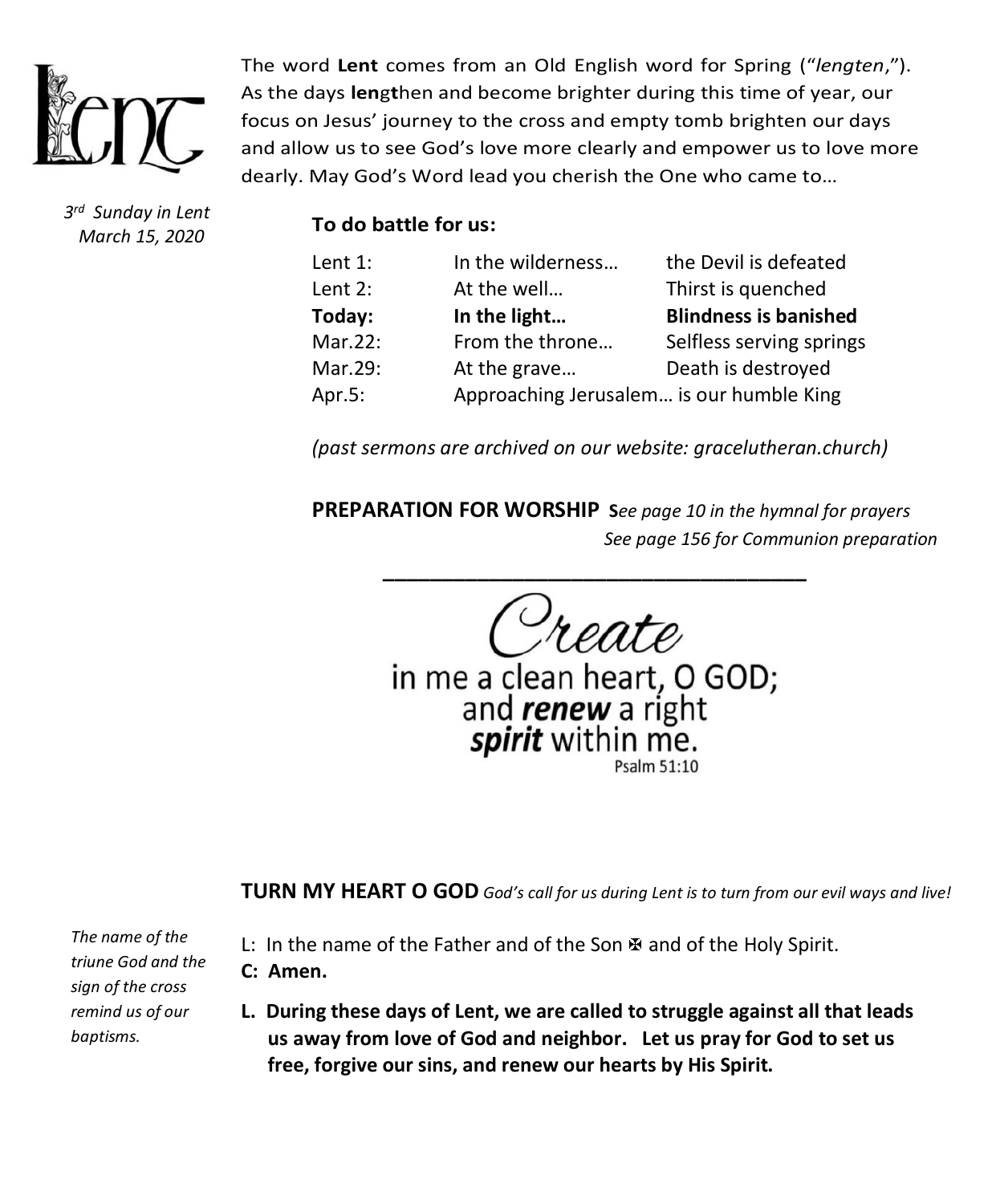*The choir sings the refrain first and the people repeat:*



*after each phrase the congregation sings the verse response:*

| This morning the<br>verses of our<br>Gathering Rite<br>come from Psalm<br>51, a fitting Psalm<br>of repentance for<br>Lent. | Have mercy, gracious God, forgive my selfish ways:<br>O wash away my guilt and cleanse me from my sin:<br>I know my failings well, they prey upon my mind:                                                                      | "Come, and turn my<br>heart, O God" |  |  |
|-----------------------------------------------------------------------------------------------------------------------------|---------------------------------------------------------------------------------------------------------------------------------------------------------------------------------------------------------------------------------|-------------------------------------|--|--|
|                                                                                                                             | All: Refrain                                                                                                                                                                                                                    |                                     |  |  |
|                                                                                                                             | I turned my face from you to seek out evil paths:<br>Your punishment is just, your sentence fair and right:<br>You see me as I am, a sinner from my birth:                                                                      | "Come, and turn my<br>heart, O God" |  |  |
|                                                                                                                             |                                                                                                                                                                                                                                 | All: Refrain                        |  |  |
|                                                                                                                             | Great Lover of all truth, teach wisdom to my heart:<br>O purge me, make me clean, and wash me new once more:<br>Let songs of joy ring out from crushed and silent bones:<br>All: Refrain                                        |                                     |  |  |
|                                                                                                                             | Create in me, O God, a clean and righteous heart:                                                                                                                                                                               |                                     |  |  |
|                                                                                                                             | Do not abaind me, but keep me close to you:                                                                                                                                                                                     |                                     |  |  |
|                                                                                                                             | Give back to me the joy of walking in your way:                                                                                                                                                                                 |                                     |  |  |
|                                                                                                                             |                                                                                                                                                                                                                                 | All: Refrain                        |  |  |
|                                                                                                                             | L: God our heavenly Father, has forgiven all your sins. By the perfect life and<br>innocent death of our Lord Jesus Christ, he has removed your guilt<br>forever. You are his own dear child. May God give you strength to live |                                     |  |  |
|                                                                                                                             | according to his will. Amen.                                                                                                                                                                                                    | All: Refrain.                       |  |  |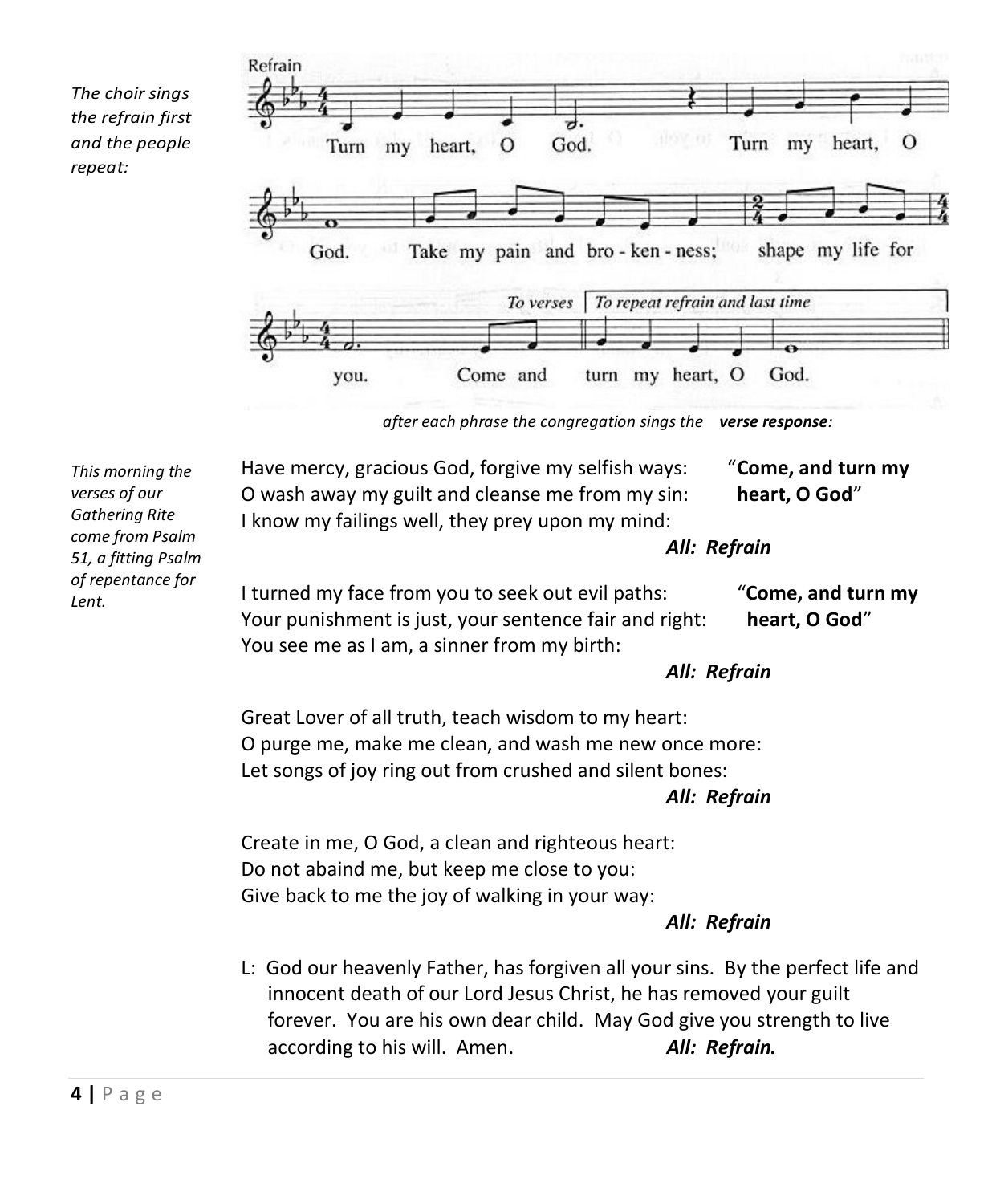## **GOD'S WORD**

### **PRAYER OF THE DAY**

L: Let us pray.

Almighty God, look with favor on your humble servants and stretch out the right hand of your power to defend us against all our enemies; through Jesus Christ, your Son, our Lord, who lives and reigns with you and the Holy Spirit, one God, now and forever.

**C: Amen.** 

**FIRST LESSON Isaiah 42:14-21**

<sup>14</sup> "For a long time

I have kept silent,

I have been quiet and held myself back.

But now, like a woman in childbirth, I cry out, I gasp and pant.

 $15$  I will lay waste the mountains and hills

and dry up all their vegetation;

I will turn rivers into islands and dry up the pools.

- $16$  I will lead the blind by ways they have not known, along unfamiliar paths I will guide them;
- I will turn the darkness into light before them

and make the rough places smooth. These are the things I will do; I will not forsake them.

 $17$  But those who trust in idols,

who say to images, 'You are our gods,'

will be turned back in utter shame.

<sup>18</sup> "Hear, you deaf;

look, you blind, and see!

 $19$  Who is blind but my servant,

and deaf like the messenger I send?

Who is blind like the one committed to me,

blind like the servant of the LORD ?

- <sup>20</sup> You have seen many things, but have paid no attention; your ears are open, but you hear nothing."
- $21$ <sup>21</sup> It pleased the LORD for the sake of his righteousness to make his law great and glorious.

*In poetical language, Isaiah describes our sinful nature in terms of blindness, and the Gospel in terms of light and seeing.*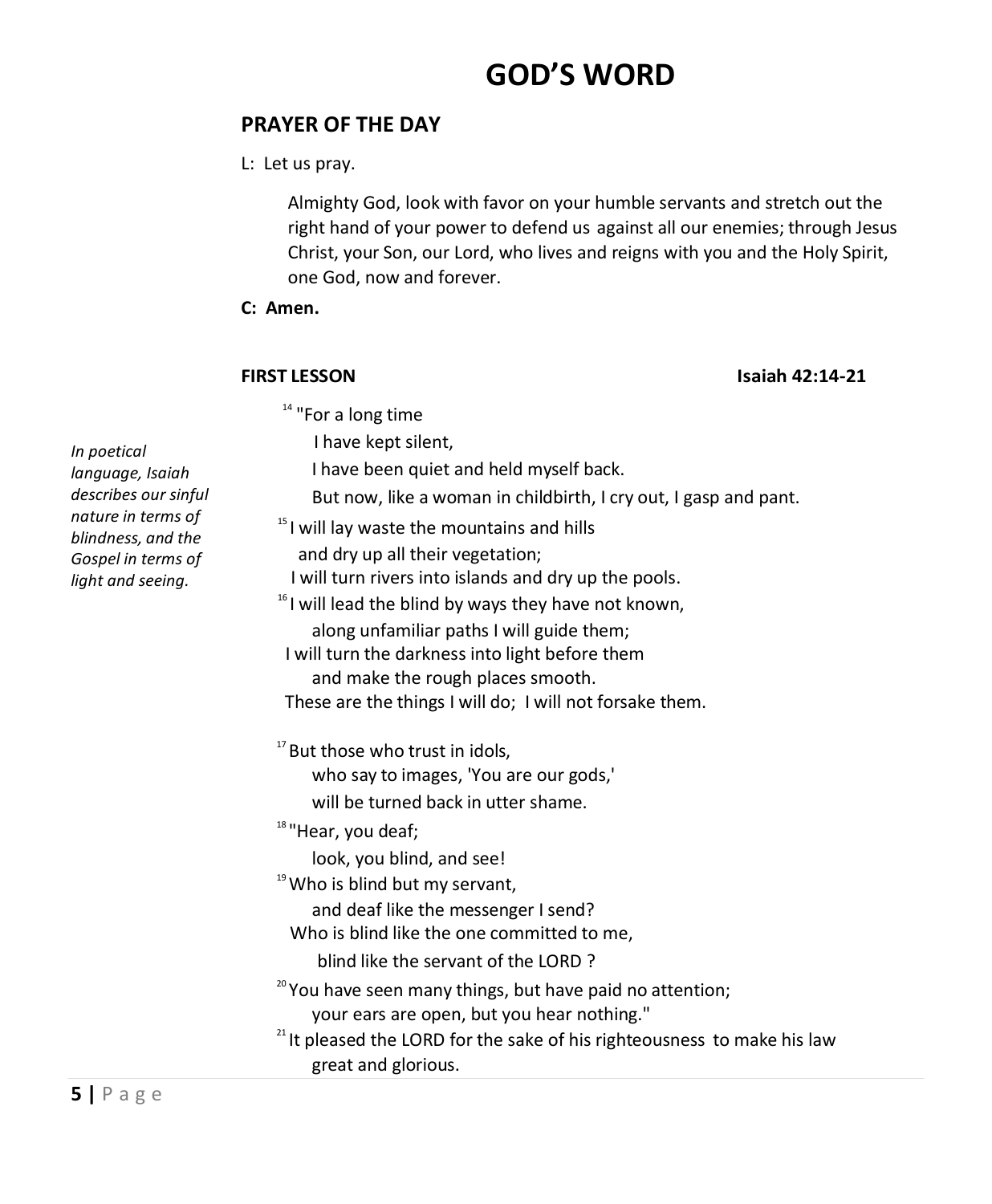#### **SECOND LESSON Ephesians 5:8-14**

*Amazing Grace… "I once was blind but now I see."*

For you were once darkness, but now you are light in the Lord. Live as children of light <sup>9</sup>(for the fruit of the light consists in all goodness, righteousness and truth)  $^{10}$  and find out what pleases the Lord.  $^{11}$ Have nothing to do with the fruitless deeds of darkness, but rather expose them.  $^{12}$ For it is shameful even to mention what the disobedient do in secret.  $^{13}$ But everything exposed by the light becomes visible,  $14$ for it is light that makes everything visible. This is why it is said: "Wake up, O sleeper,

 rise from the dead, and Christ will shine on you."



#### **VERSE OF THE DAY**

Just as Moses lifted up the snake in the desert, so the Son of Man must be lifted up, that everyone who believes in him may have eternal life. (John 3:14,15)

<span id="page-5-0"></span>**HYMN OF THE DAY [Just As I Am, Without Once Plea \(#397\)](#page-11-0)**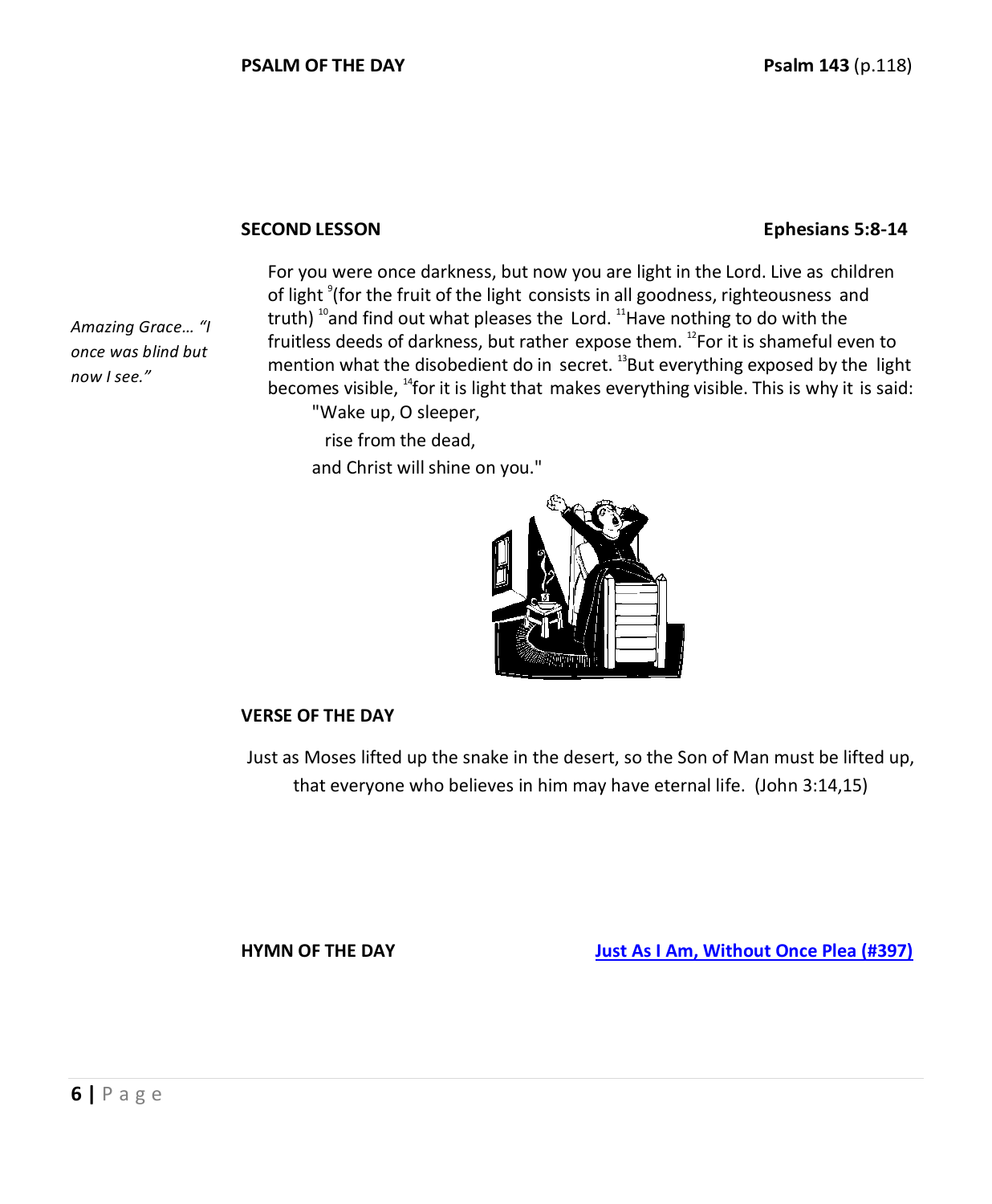| <sup>1</sup> As he went along, he saw a man blind from birth. <sup>2</sup> His disciples asked him, "Rabbi,<br>who sinned, this man or his parents, that he was born blind?"                                                                                                                                                                                                                                                                                                                                                                                                                                                                                      |  |  |
|-------------------------------------------------------------------------------------------------------------------------------------------------------------------------------------------------------------------------------------------------------------------------------------------------------------------------------------------------------------------------------------------------------------------------------------------------------------------------------------------------------------------------------------------------------------------------------------------------------------------------------------------------------------------|--|--|
| <sup>3</sup> "Neither this man nor his parents sinned," said Jesus, "but this happened so that<br>the work of God might be displayed in his life. <sup>4</sup> As long as it is day, we must do the<br>work of him who sent me. Night is coming, when no one can work. <sup>5</sup> While I am in<br>the world, I am the light of the world."<br><sup>6</sup> Having said this, he spit on the ground, made some mud with the saliva, and put it<br>on the man's eyes. <sup>7</sup> "Go," he told him, "wash in the Pool of Siloam" (this word means<br>Sent). So the man went and washed, and came home seeing.                                                  |  |  |
| <sup>13</sup> They brought to the Pharisees the man who had been blind. <sup>14</sup> Now the day on                                                                                                                                                                                                                                                                                                                                                                                                                                                                                                                                                              |  |  |
| which Jesus had made the mud and opened the man's eyes was a Sabbath.                                                                                                                                                                                                                                                                                                                                                                                                                                                                                                                                                                                             |  |  |
| <sup>15</sup> Therefore the Pharisees also asked him how he had received his sight. "He put mud<br>on my eyes," the man replied, "and I washed, and now I see."                                                                                                                                                                                                                                                                                                                                                                                                                                                                                                   |  |  |
| <sup>16</sup> Some of the Pharisees said, "This man is not from God, for he does not keep the<br>Sabbath."<br>But others asked, "How can a sinner do such miraculous signs?" So they were                                                                                                                                                                                                                                                                                                                                                                                                                                                                         |  |  |
| divided.<br><sup>17</sup> Finally they turned again to the blind man, "What have you to say about him? It<br>was your eyes he opened."<br>The man replied, "He is a prophet."<br>34 To this they replied, "You were steeped in sin at birth; how dare you lecture us!"<br>And they threw him out.                                                                                                                                                                                                                                                                                                                                                                 |  |  |
| <sup>35</sup> Jesus heard that they had thrown him out, and when he found him, he said, "Do<br>you believe in the Son of Man?"<br><sup>36</sup> "Who is he, sir?" the man asked. "Tell me so<br>that I may believe in him."<br><sup>37</sup> Jesus said, "You have now seen him; in fact,<br>he is the one speaking with you."<br><sup>38</sup> Then the man said, "Lord, I believe," and he<br>worshiped him.<br><b>Militerritary and</b><br><sup>39</sup> Jesus said, "For judgment I have come into<br>this world, so that the blind will see and those<br>who see will become blind."<br>L: This is the Gospel of our Lord.<br>C: Praise be to you, O Christ! |  |  |
|                                                                                                                                                                                                                                                                                                                                                                                                                                                                                                                                                                                                                                                                   |  |  |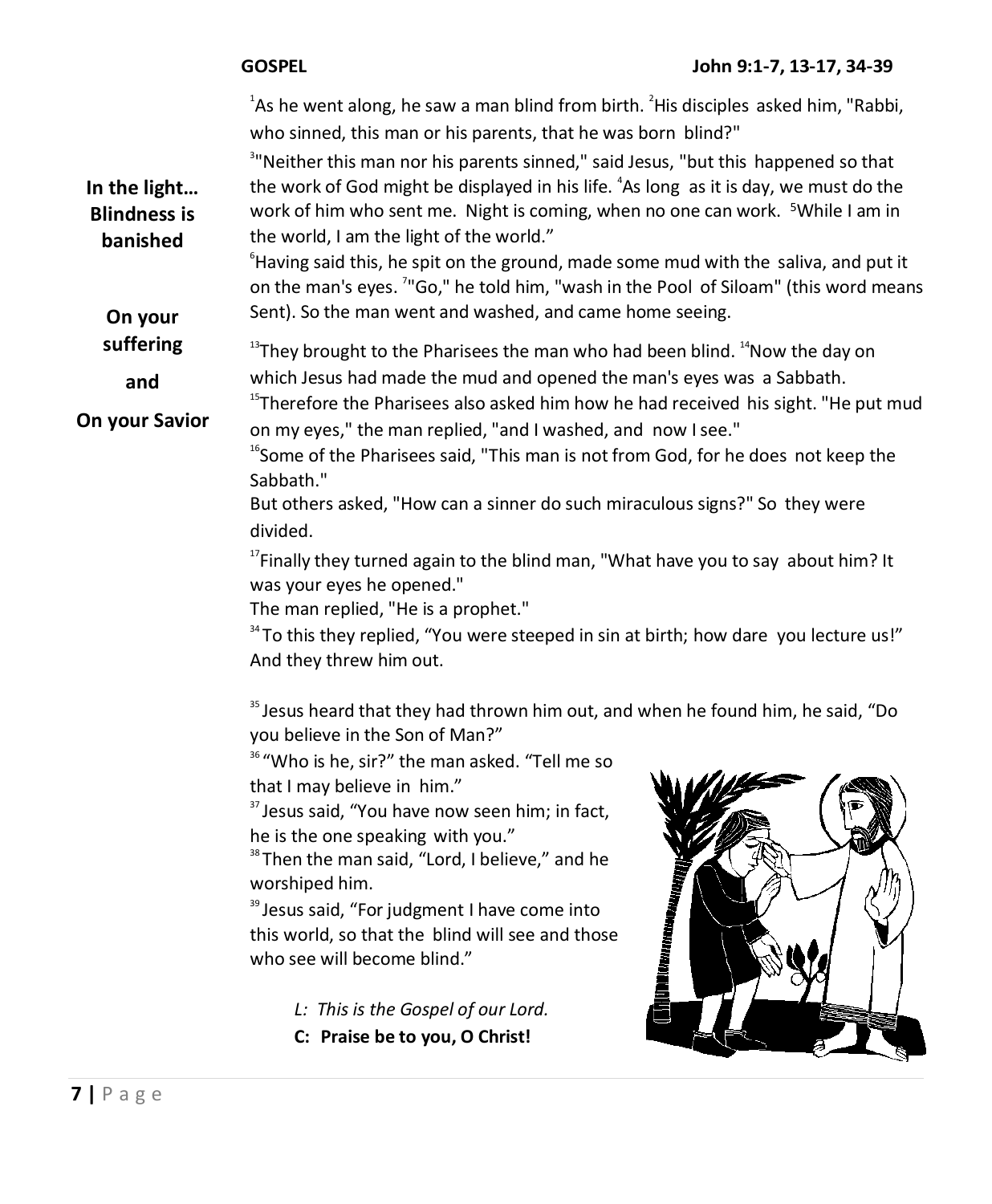#### **NICENE CREED**

**We believe in one God, the Father, the Almighty, maker of heaven and earth, of all that is, seen and unseen.**

**We believe in one Lord, Jesus Christ, the only Son of God, eternally begotten of the Father, God from God, Light from Light, true God from true God, begotten, not made, of one being with the Father. Through him all things were made. For us and for our salvation, he came down from heaven, was incarnate of the Holy Spirit and the virgin Mary, and became fully human. For our sake he was crucified under Pontius Pilate. He suffered death and was buried. On the third day he rose again in accordance with the Scriptures. He ascended into heaven and is seated at the right hand of the Father. He will come again in glory to judge the living and the dead, and his kingdom will have no end.**

**We believe in the Holy Spirit, the Lord, the giver of life, who proceeds from the Father and the Son, who in unity with the Father and the Son is worshiped and glorified, who has spoken through the prophets. We believe in one holy Christian and apostolic Church. We acknowledge one baptism for the forgiveness of sins.**

**We look for the resurrection of the dead and the life of the world to come. Amen.**

#### **OFFERING**

#### **PRAYER OF THE CHURCH**

*We pray for the whole Church of God in Christ Jesus and for all people according to their needs, saying:* 

*Open our eyes, to see O Lord.*

**Our Father, who art in heaven,**

- **Hallowed be thy name,**
- **Thy kingdom come,**
- **Thy will be done on earth as it is in heaven.**
- **Give us this day our daily bread;**
- **And forgive us our trespasses, as we forgive those who trespass against us;**
- **And lead us not into temptation, but deliver us from evil.**
- **For thine is the kingdom and the power and the glory forever and ever. Amen.**

*Please help us get to know one another better by signing the Friendship Register (the blue folder in each row)*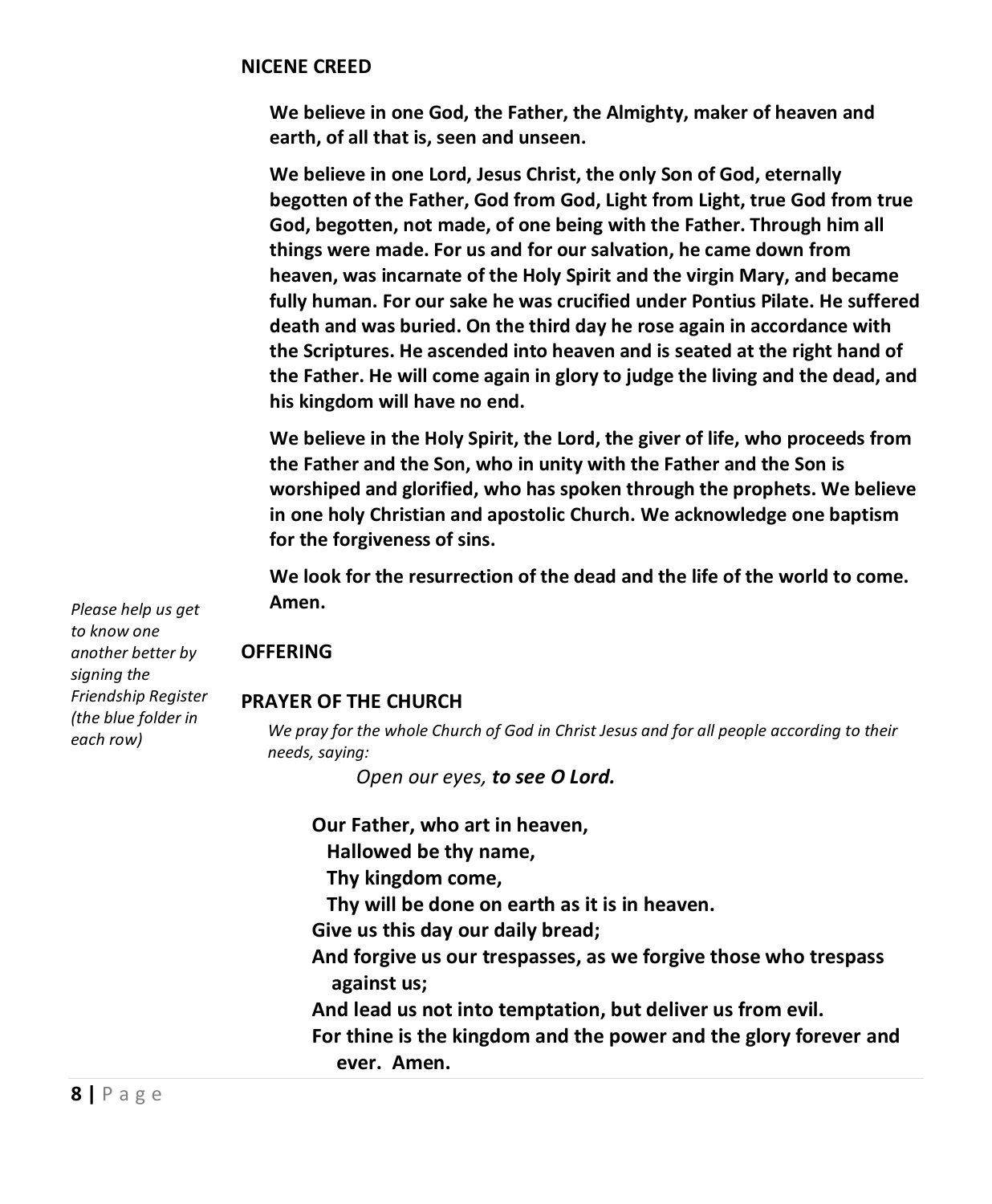### **THE SACRAMENT**

- **M:** The Lord be with you.
- **C: And also with you.**
- **M:** Lift up your hearts.
- **C: We lift them up to the Lord.**
- **M:** Let us give thanks to the Lord our God.
- **C: It is right to give him thanks and praise.**
- **M:** Praise to the God and Father of our Lord Jesus Christ! In love he has blessed us with every spiritual blessing. He made his Son to be the atoning sacrifice for our sins, and not only for ours, but also for the sins of the whole world.

Now have come the salvation and the power and the kingdom of our God and the authority of his Christ. To him who sits on the throne and to the Lamb be praise and thanks and honor and glory for ever and ever.



#### **HOLY, HOLY, HOLY**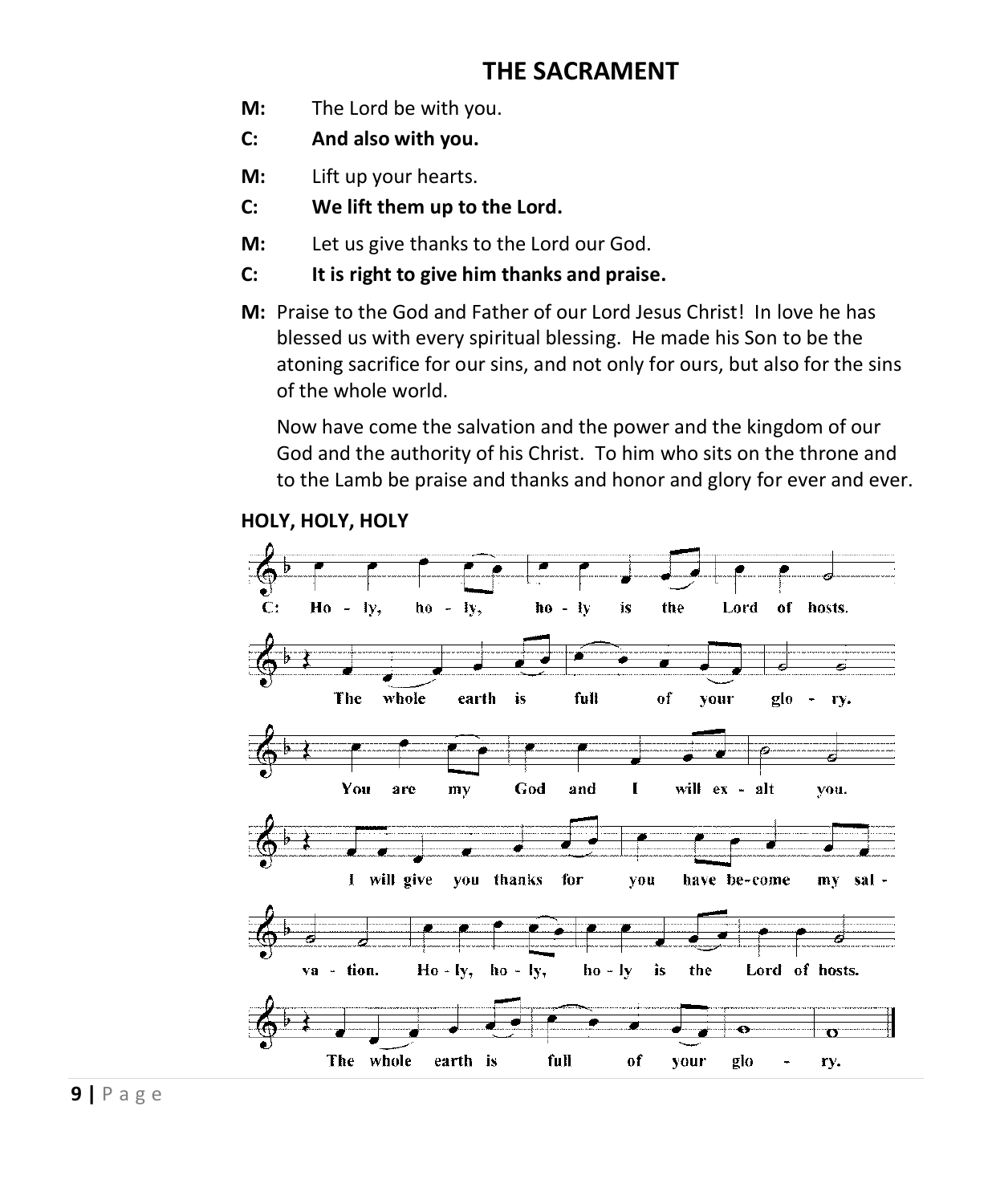- L: The peace of the Lord be with you always.
- **C: Amen** .



<span id="page-9-0"></span>**HYMN [Draw Near](#page-12-0) (#309)**

*This paraphrase of an ancient 7th Century Communion hymn echoes last week's Gospel lesson where we were invited to come thirsty to the water of life.*

*united around a common* 

*confession of faith. Guests, would you speak with our pastor before communing.*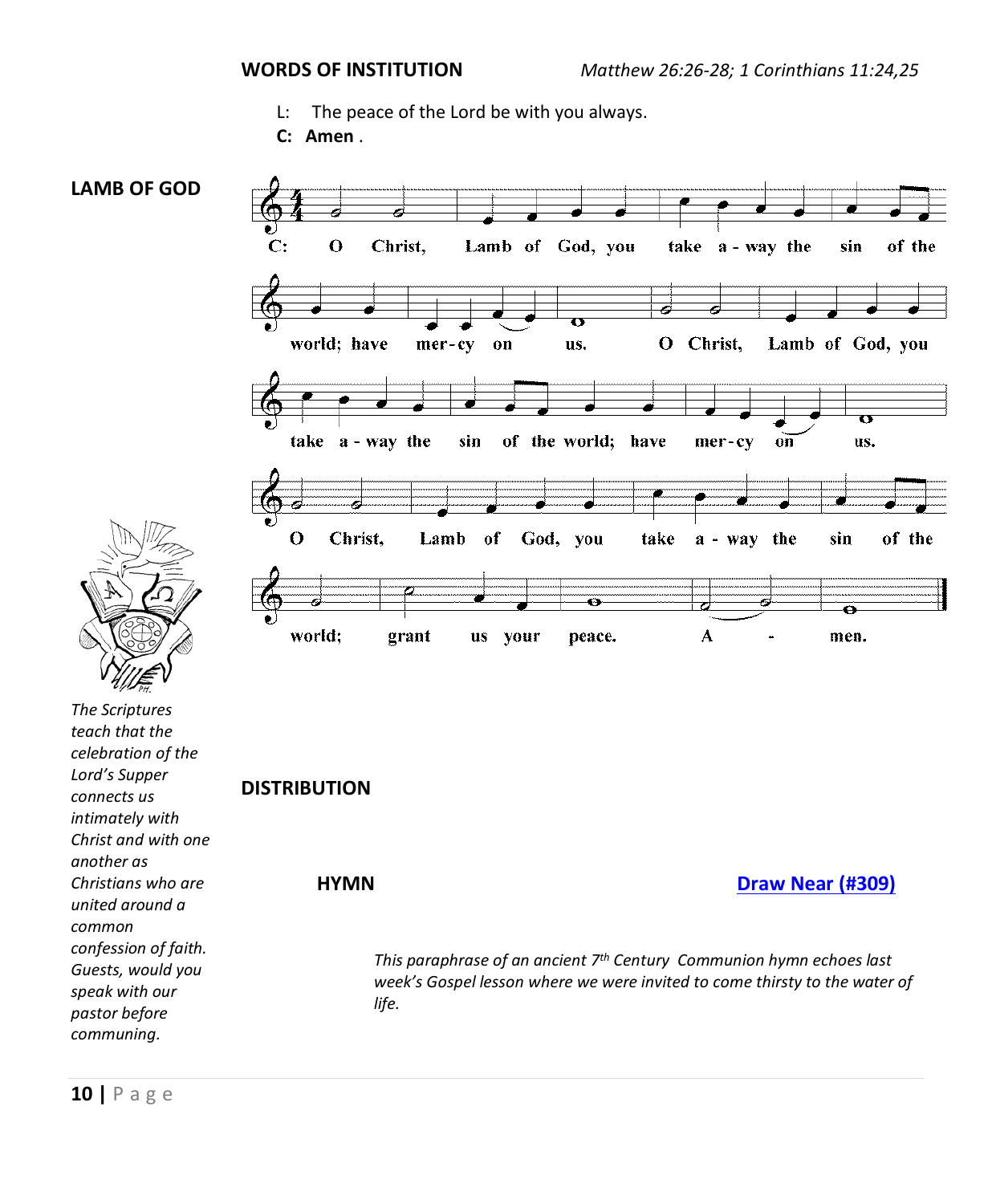#### **THE LORD's BLESSING**

**M** The Lord bless you and keep you. The Lord make his face shine on you and be gracious to you. The Lord look on you with favor and (+) give you peace.

**\_\_\_\_\_\_\_\_\_\_\_\_\_\_\_\_\_\_\_\_\_\_\_\_\_\_\_\_\_\_\_\_\_\_\_\_\_\_\_\_\_**

**C Amen.** 

<span id="page-10-0"></span>

**CLOSING HYMN [I Heard the Voice of Jesus Say](#page-13-0)** (#338)

*Stanza 2 of this hymn covered last week's worship theme where Jesus gives the woman at the well the water of life. Stanza 3 echoes today's thought, "light vs. darkness."*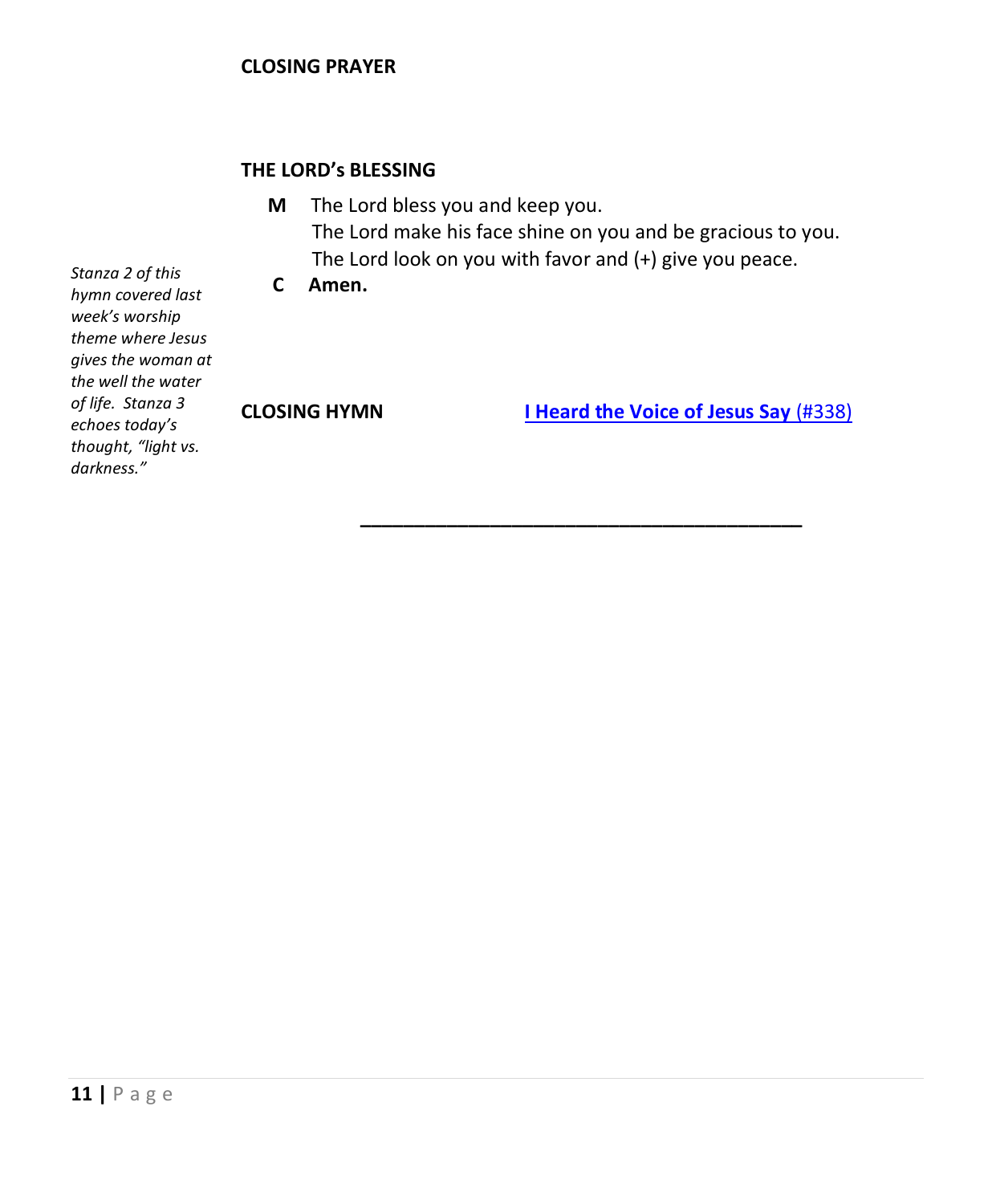<span id="page-11-0"></span>1 Just as I am, without one plea But that thy blood was shed for me And that thou bidd'st me come to thee, O Lamb of God, I come, I come.

2 Just as I am and waiting not To rid my soul of one dark blot, To thee, whose blood can cleanse each spot, O Lamb of God, I come, I come.

3 Just as I am, though tossed about With many a conflict, many a doubt,

Fightings and fears within, without, O Lamb of God, I come, I come.

4 Just as I am, poor, wretched, blind; Sight, riches, healing of the mind,

Yea, all I need, in thee to find, O Lamb of God, I come, I come.

5 Just as I am, thou wilt receive, Wilt welcome, pardon, cleanse, relieve;

Because thy promise I believe, O Lamb of God, I come, I come.

6 Just as I am; thy love unknown Has broken ev'ry barrier down. Now to be thine, yea, thine alone, O Lamb of God, I come, I come.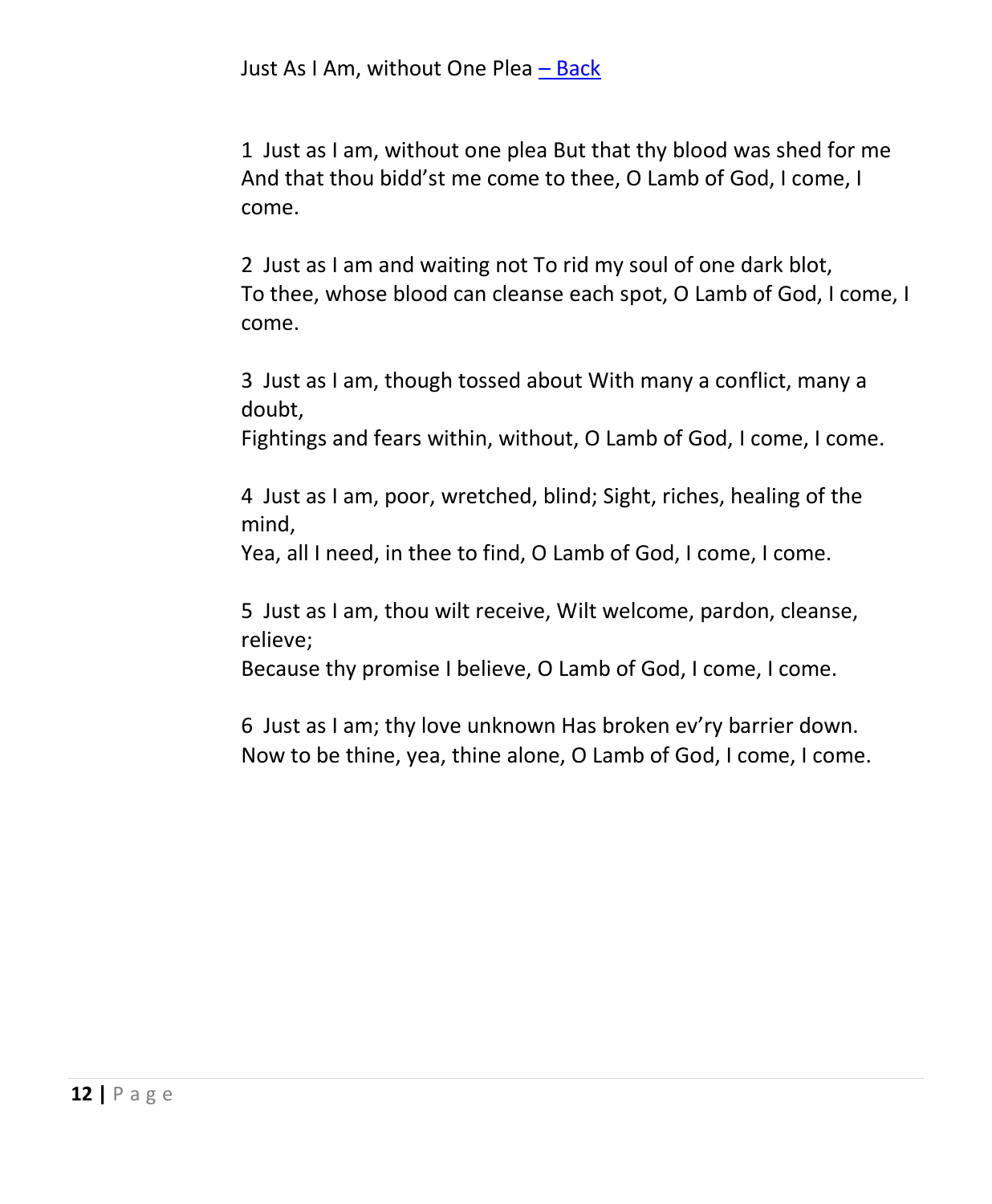<span id="page-12-0"></span>Draw Near and Take the Body of the Lord – [Back](#page-9-0)

1 Draw near and take the body of the Lord, And drink the holy blood for you outpoured. Offered was he for greatest and for least, Himself the victim and himself the priest.

2 He that his saints in this world rules and shields To all believers life eternal yields, With heav'nly bread makes them that hunger whole, Gives living waters to the thirsty soul.

3 Come forward, then, with faithful hearts sincere, And take the pledges of salvation here. Before your altar, Lord, your servants bow; In this your feast of love be with us now.